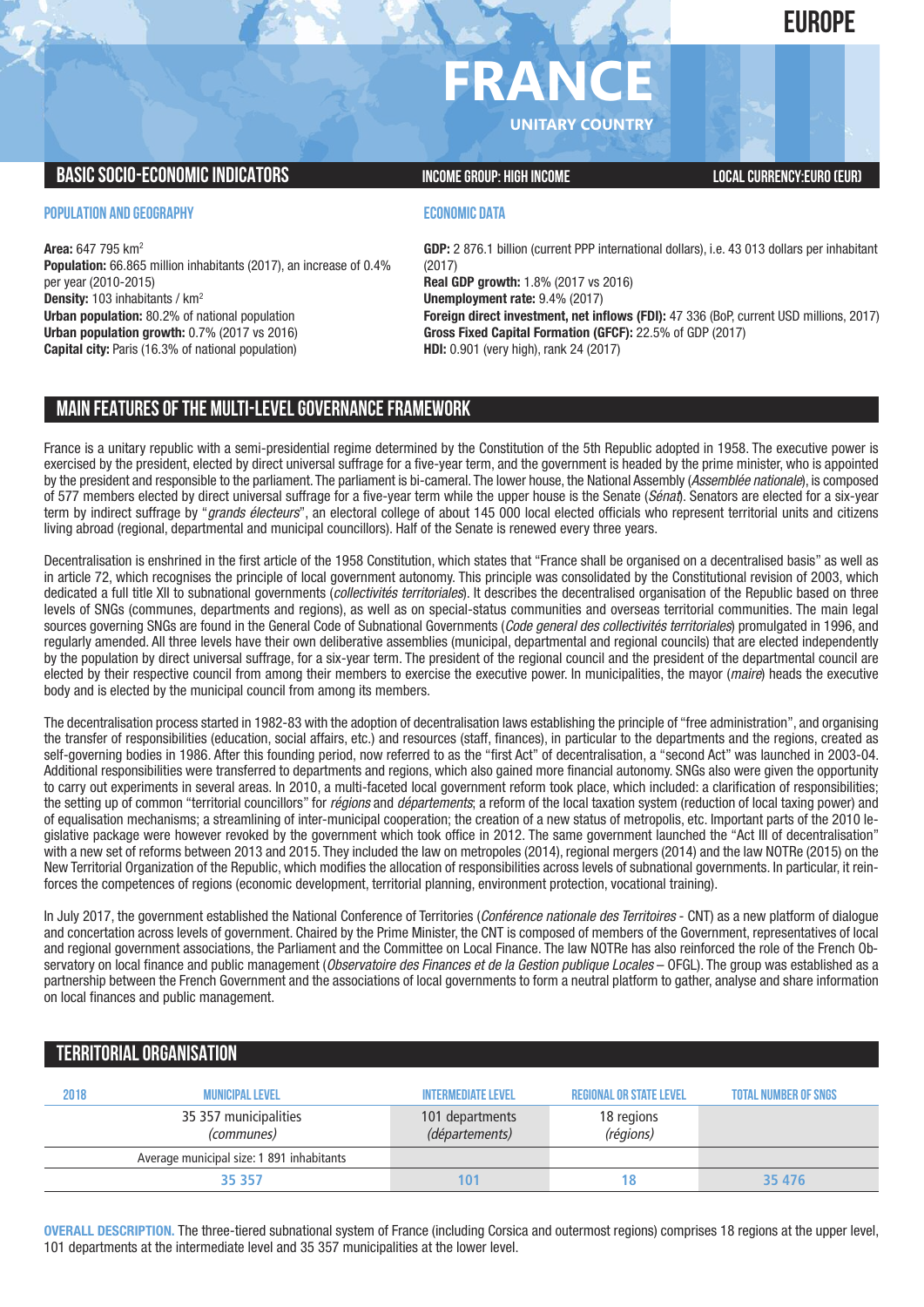**REGIONAL LEVEL.** The regions were established recently in 1972 as "public establishments", transformed into self-governing entities in 1982 with the first direct elections held in 1986, and again mentioned in the constitution in 2003. In 2015, the regional boundaries were substantially modified by the Law 2015-29 on the Delimitation of Regions and Regional and Departmental Elections. It introduced forced amalgamations for regions in mainland France, whose number was reduced from 22 to 13. Despite the reform, French regions are still quite heterogeneous in terms of area, demography and socioeconomic development. Although the differences in the size of the regions have narrowed with the reform (the average regional size increased from 2.88 million inhabitants in 2015 to 5 million in 2018), the population remains unevenly distributed over the territory: 31% of the French population lives in one of the two most populated regions (Ile-de-France and Auvergne-Rhône-Alpes) which represent only 13% of the territory. In 2016, France had the tenthhighest regional disparities in GDP per capita among 30 OECD countries with comparable data. France also has the five outermost regions located in Latin America (Guyane), Lesser Antilles (Martinique, Guadeloupe) and Indian Ocean (La Réunion and Mayotte). These regions are an integral part of the European Union but they have a special status according to the Article 349 of the Treaty on the Functioning of the European Union (TFEU) due to their characteristics (remoteness, islands, small size, etc.).As a result, they have specific measures that apply to them. Corsica also has special status including greater autonomy, especially in areas related to protection of cultural goods.

**DEPARTMENTAL LEVEL.** Created by the French revolution in 1791, the departments have remain unchanged since (except those added to the initial list of 83 departments to reach 101 today). While their geographical size is homogeneous (their boundaries have been defined according to the same general principle), their demographic size varies substantially from one department to another: the least populated (Lozère) had 35 times fewer inhabitants than the most population (Nord) in 2018. The abolition of the départements is regularly discussed but all attempts (2010, 2015) were eventually abandoned in the end.

**MUNICIPALITIES AND INTER-MUNICIPAL COOPERATION.** France has the second-highest number of municipalities after the United States. French communes account for 27% of all municipalities in the OECD and 41% in the EU. Their average size is the third-lowest in the OECD, and the median size (435 inhabitants) is the second to last, before Czech Republic. Additionally, 95% of French municipalities have fewer than 5 000 inhabitants, and even 86% less than 2 000 inhabitants. Mergers have always been strongly resisted. However, the status of "new municipality" (*commune nouvelle*), reactivated by a law in 2015 in order to promote municipal mergers is gaining momentum. This arrangement allows the abolished municipalities in a merger process to remain and retain some specificities such as a delegate mayor, a town hall (annex), an advisory council, which function as deconcentrated localities. As of January 2018, 560 new municipalities - bringing the total to nearly 1 900 municipalities - had been created.

The preferred response to municipal fragmentation has been inter-municipal cooperation (IMC). It has a long tradition in France as the first municipal syndicates were created in 1890 and they developed over the next decades, giving rise to urban districts and urban communities in 1966. The main push was, however, law no. 92-125 of February 1992, which promoted IMC as integrated territorial projects with own-source taxation powers, (i.e. ability to raise their own sources of tax revenue), with "communities of communes" and "communities of cities" and later "agglomeration communities". In 2014, the law NOTRe passed to simplify this very complex inter-municipal organisation by setting up a minimum threshold for IMCs (15 000 inhabitants instead of 5 000), resulting in a decrease in the number of IMC structures with own-source tax (*EPCI à fiscalité propre*), from 2 456 in 2013 to 1 258 in January 2019. Today, all French municipalities are part of an *EPCI à fiscalité propre*, ranging in size from 21 metropolises (greater than 400 000 inhabitants), 13 "urban communities", 223 "agglomeration communities" and 1 001 "communities of municipalities" in rural areas (as of January 2019). With their own taxing powers, these structures form a quasi-fourth subnational level of government.

"*Métropole*" status was created by the 2014 law for the Modernisation of Territorial Public Action and Metropolises (MAPTAM) for the largest urban areas, with differentiated legal status according to the cities. Paris, Lyon and Aix-Marseille-Provence, which already had a specific status since the 1982 PLM law, received different ad hoc governance structures - i.e. different structure, responsibilities and resources. Additionally, after 2015, the "Métropole de Lyon" substituted the urban community of Lyon within the Rhône department and on 1 January 2019, the reform of the status of Paris, adopted on 28 February 2017, came into force, merging the municipality and the department into a new community with special status called "Ville de Paris".

**STATE TERRITORIAL ADMINISTRATION.** France has maintained, at both regional and departmental levels, a strong and powerful prefectural administration led by a prefect (*préfet*), as well as local directorates of various ministries placed under their authority, so-called "deconcentrated services".According to the constitution, the prefect is the direct representative of the prime minister and every minister at the departmental level. The prefect implements government policies and their planning. The prefect is responsible for national interests, administrative supervision and compliance with laws and is in charge of public order.

## **SUBNATIONALGOVERNMENT RESPONSIBILITIES**

According to Article 72 of the Constitution, subnational governments may "take decisions in all matters arising under powers that can best be exercised at their level". Interpreted as giving a "general clause of competence" to all levels of SNGs, this article has been debated in a context of growing confusion concerning their respective responsibilities, deemed to generate overlapping and duplication of spending.After different contradictory reforms (1982-83 decentralisation laws, 2003-04 laws and 2010 territorial reform), the Law NOTRe of 2015 finally clarified the distribution of competences across levels of government. The general clause of competence was removed for regions and departments, while it remains for municipalities. Despite this clarification, a 2017 report from the *Cour des Comptes* suggested going further in this direction, in particular concerning departments and regions and between municipalities and IMC entities. Some asymmetry has been introduced by recent reforms, in addition to pre-existing asymmetry between outermost regions, Corsica and other regions. This asymmetry concerns mainly metropolis and special status metropolises such as Paris, Lyon and Aix-Marseille-Provence. With its new status, the "Ville de Paris" has additional powers in the fields of traffic management, public parking, and additional police powers, among others. Regions and departments has now" specialised responsibilities". In particular, regions gained greater responsibilities regarding regional economic development, territorial planning and environment protection planning. Regions have also been devolved competences for the management of European funds. Departments are "*chef de file*" regarding social affairs, focusing on social solidarity and territorial cohesion as well as supporting rural municipalities.

Municipalities remain the only local level that benefits from the general clause of competence, giving them explicit freedom to act in the best interests of the populace at local level and allowing them to respond to the day-to-day needs of local citizens. As a result, they have very diversified responsibilities, covering almost areas. Municipalities also carry out some responsibilities on behalf of the State (civil registration, electoral list). Several competences are shared between the differrent subnational levels but also with the central government (education, social affairs, roads, etc.),which can result in the duplication of competencies between the SNGs and state deconcentrated administration. A reform is currently on-going based on the recommendations of the "Public Action Committee 2022" (CAP 22) to streamline the territorial administrayion and reduce overlapping.

Besides IMC bodies, which provide joint services on behalf of member municipalities, municipalies can also use local public companies that have separate legal status. In France, the approximately 1 220 local public companies cover various areas such as urban planning, housing, tourism, transports, energy, waste management and water.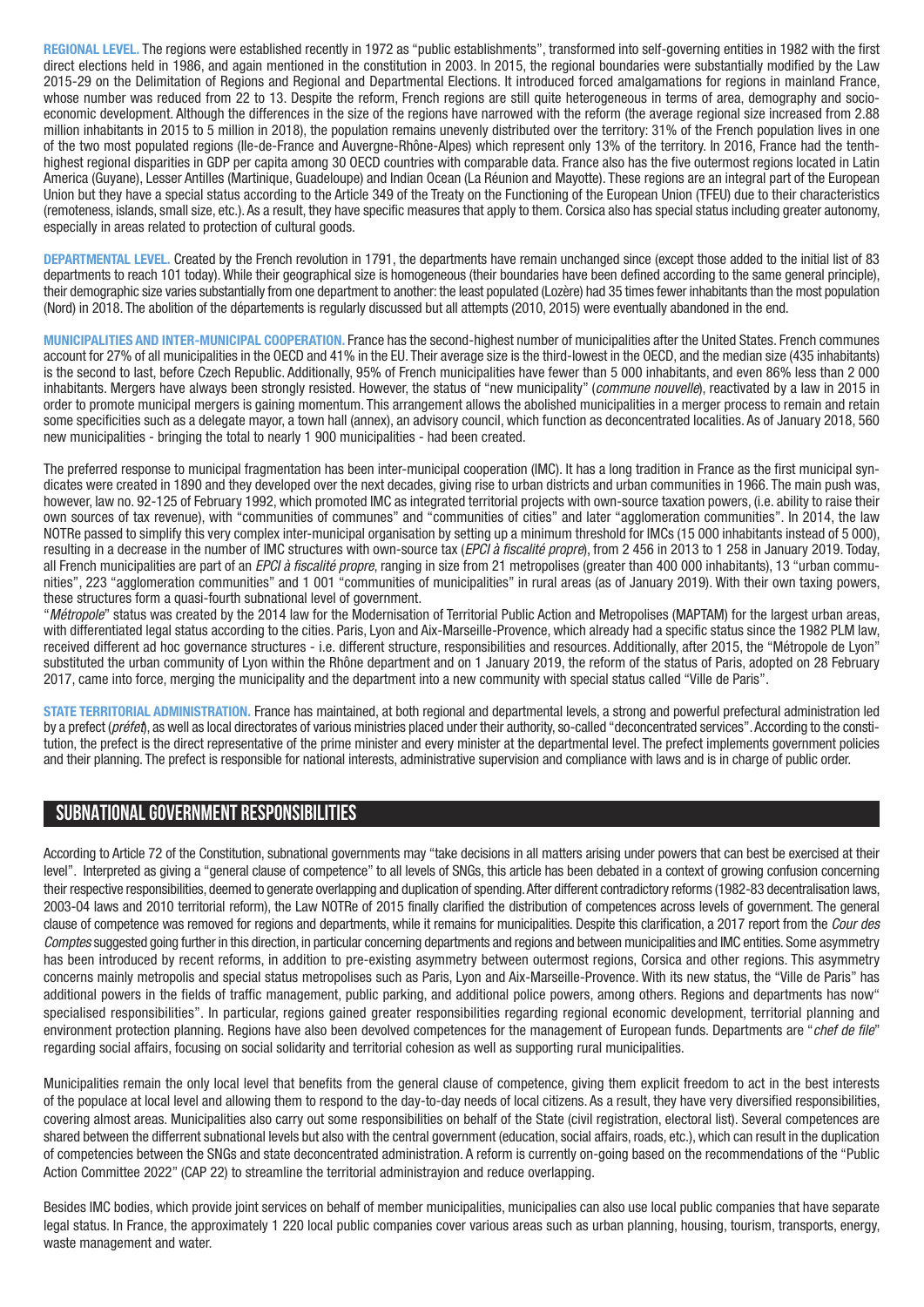

# **FRANC UNITARY COUNTRY**

#### **Main responsibilitysectors and sub-sectors**

|                                          | <b>REGIONS</b>                                                                                                                                                                                                                                                                    | <b>DEPARTMENTS</b>                                                                          | <b>MUNICIPAL LEVEL</b>                                                                                                         |
|------------------------------------------|-----------------------------------------------------------------------------------------------------------------------------------------------------------------------------------------------------------------------------------------------------------------------------------|---------------------------------------------------------------------------------------------|--------------------------------------------------------------------------------------------------------------------------------|
| 1. General public<br>services            | Internal administration                                                                                                                                                                                                                                                           | Internal administration:<br>Support to rural municipalities                                 | Municipal administration; Administrative services<br>delegated by the central government<br>(civil register, electoral issues) |
| 2. Public order<br>and safety            |                                                                                                                                                                                                                                                                                   | Departmental fire and emergency services                                                    | <b>Municipal police</b>                                                                                                        |
| 3. Economic affairs<br>/transports       | Regional spatial planning; Regional transport plans;<br>Regional train lines; School and inter-urban<br>transportation; Civil airports; Non-autonomous<br>harbours economic development (aid schemes<br>to SMEs, innovation, internationalisation), R&D<br>Management of EU funds | Rural development; Secondary roads;<br>Sea and fishing ports                                | Municipal roads; Local public transport;<br>Local economic development                                                         |
| 4. Environmental<br>protection           | Environmental protection planning;<br>Regional parks and preservation areas;<br>Energy saving; Water protection                                                                                                                                                                   | Water protection                                                                            | Waste management; Sanitation                                                                                                   |
| 5. Housing and<br>community<br>amenities | Housing subsidies                                                                                                                                                                                                                                                                 | Housing subsidies and management                                                            | Land use planning and urban planning;<br>Building permits; Housing subsidies<br>and management; Drinking water                 |
| 6. Health                                |                                                                                                                                                                                                                                                                                   |                                                                                             | Public health (vaccination)                                                                                                    |
| 7. Recreation,<br>culture & religion     | Cultural heritage and monuments; Museums;<br>Artistic training                                                                                                                                                                                                                    | Culture; Libraries; Museums; Archives;<br><b>Historical buildings; Tourism</b>              | Culture; Sports; Archives; Museums;<br>Libraries; Tourism                                                                      |
| 8. Education                             | High schools (building and technical staff);<br>Vocational training and apprenticeship; Job training<br>programmes; Support to universities and R&D                                                                                                                               | Secondary schools (building and technical staff)                                            | Nursery schools; Pre-schools; Elementary schools<br>((building and technical staff);<br>Extra-curricular activities            |
| 9. Social<br>protection                  |                                                                                                                                                                                                                                                                                   | Social welfare for families, children, disabled people,<br>elderly people, social insertion | Social welfare (jointly with departments);<br>Support to families and youth                                                    |

# **SUBNATIONAL GOVERNMENT FINANCE**

| Scope of fiscal data: regions, departments, communes, inter-municipal cooperation entities, as well as primary and | <b>SNA 2008</b> | Availability of fiscal data: | Quality/reliability of fiscal data: |
|--------------------------------------------------------------------------------------------------------------------|-----------------|------------------------------|-------------------------------------|
| secondary schools and local government agencies.                                                                   |                 | High                         | <b>High</b>                         |

**GENERAL INTRODUCTION.** The financial autonomy of local governments is guaranteed by the Constitution, in particular through the 2003 revision. Article 72-2 mentions that local governments may receive revenues from various kinds of taxes and may have the autonomy to fix the base and rate within certain limits. It also states that any transfer of competences from the State must be matched by a corresponding transfer of financial resources and gives equalisation constitutional status. The organic law of 29 July 2004 on financial autonomy further defines the own resources of SNGs and sets a minimum threshold for each category of SNG (ratio of fiscal autonomy) – in principle, they cannot be inferior to their 2003 value.

### **SUBNATIONALGOVERNMENTEXPENDITURE BYECONOMICCLASSIFICATION**

| 2016                                                 | <b>DOLLARS PPP / INH.</b> | <b>% GDP</b>  | % SNG EXPENDITURE | % GENERAL GOVERNMENT EXPENDITURE<br><b>(SAME EXPENDITURE CATEGORY)</b> |
|------------------------------------------------------|---------------------------|---------------|-------------------|------------------------------------------------------------------------|
| <b>Total expenditure</b><br>Inc. current expenditure | 4621<br>3685              | 11.2%<br>8.9% | 100%<br>79.7%     |                                                                        |
| Staff expenditure                                    | 1478                      | 3.6%          | 32.0%             | Total expenditure<br>19.8%                                             |
| Intermediate consumption                             | 938                       | 2.3%          | 20.3%             | 28.1%                                                                  |
| Social expenditure                                   | 483                       | 1.2%          | 10.5%             | Staff expenditure                                                      |
| Subsidies and current transfers                      | 696                       | 1.7%          | 15.1%             |                                                                        |
| Financial charges                                    | 37                        | 0.1%          | 0.8%              | Social benefits<br>4.5%                                                |
| <b>Others</b>                                        | 52                        | 0.1%          | 1.1%              |                                                                        |
| Incl. capital expenditure                            | 936                       | 2.3%          | 20.3%             | Direct investment                                                      |
| Capital transfers                                    | 147                       | 0.4%          | 3.2%              | 58.2%                                                                  |
| Direct investment (or GFCF)                          | 789                       | 1.9%          | 17.1%             | 20% 30% 40% 50% 60%<br>10%<br>$0\%$                                    |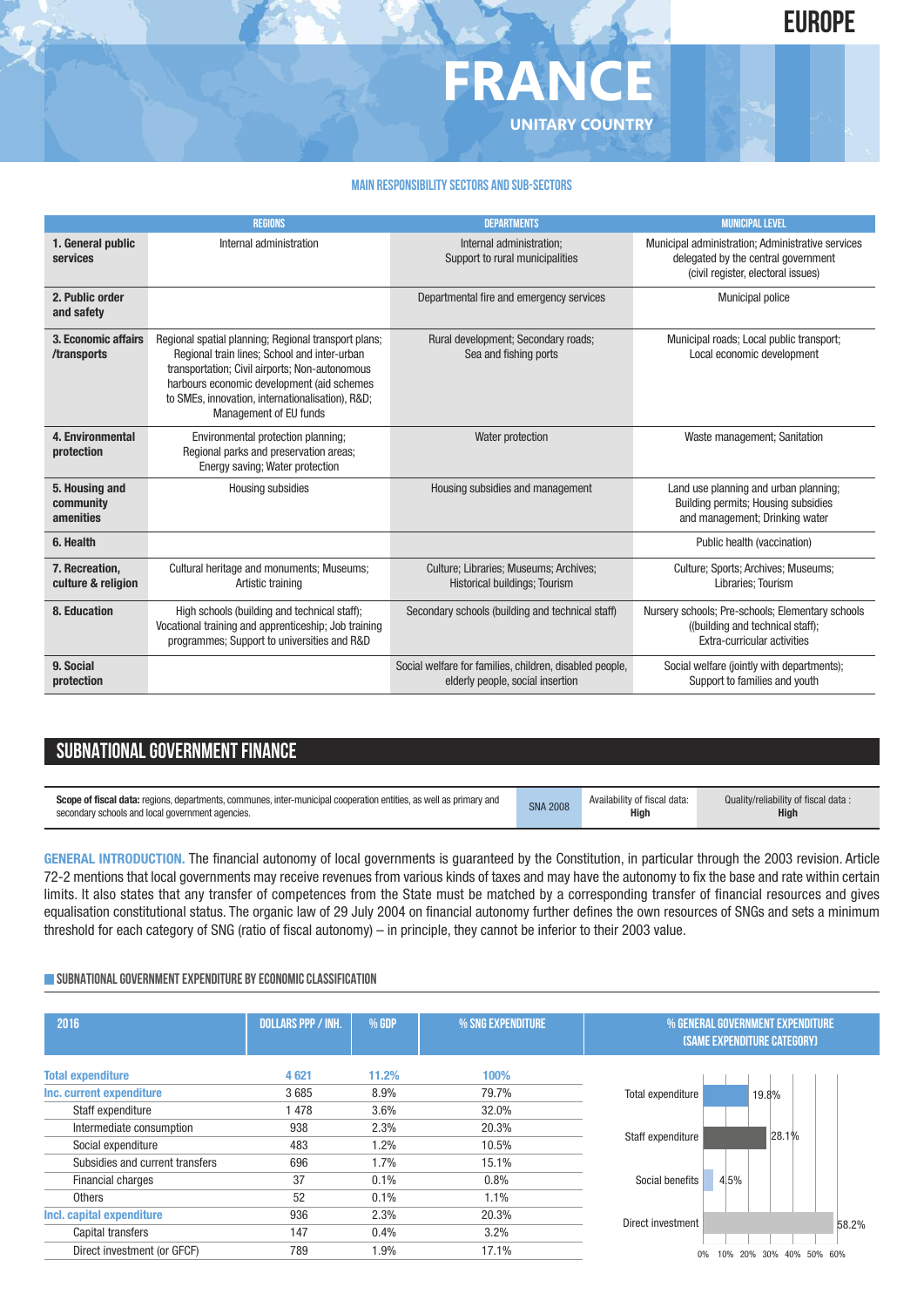**EXPENDITURE.** Despite the decentralisation process, begun in 1982, which has transferred significant spending responsibilities, the share of SNG expenditure in GDP and public expenditure remains below the OECD average (16.2% and 40.4% respectively) and EU28 average (15.5% of GDP and 33.4% of public expenditure). The "municipal block" (municipalities and IMC structures) makes up the bulk of SNG spending (55% in 2016), followed by the departments (32%) and the regions (13%). Within the "municipal block", IMC entities represented 27% of spending. However, there has been a significant increase in SNG expenditure - from 8% of GDP in 1980 to 11.2% in 2016, resulting from decentralisation but also from a strong increase in operating expenses, particularly staff costs. The growth of SNG workforce has been much more dynamic at SNG level than at central level, even after neutralising the impact of staff transfers. In 2016, the weight of staff expenditure in SNG spending was in line with the EU28 average (32.9%) but the share in public staff spending is well below the EU28 average (50.9%).

To contain spiralling operating expenditure and involve further SNGs in national fiscal consolidation policy, the Public Finance Programming Act 2018-2022 has provided for a contractualisation between the State and the largest SNGs (regions, departments, large cities and IMC entities, i.e. around 322 SNGs targeted representing 60% of total SNG current expenditure). SNGs are contractually committed to limit the annual increase in their operating expenses to 1.2%, in order to achieve EUR 13 billion in savings during the five-year period. In exchange, grants will not be reduced. As of June 2018, 230 contracts between the State and local authorities were signed.

**DIRECT INVESTMENT.** Investment is a key function of French SNGs, which accounted for 58.2% of public investment and 1.9% of GDP in 2016, above the OECD average (respectively 56.9% and 1.7%) and EU28 average (51.6% and 1.4%). The share of investment in SNG expenditure is also significant, above the OECD and EU average (respectively, 10.7% and 8.7%), showing that investing is a key function of SNGs. 60% of SNG investment is carried out by the "municipal block", regions and departments having the same weight (20%). The priority areas for investment were economic affairs and transport (30% of SNG investment in 2016, general public services 16%), education and housing and communities amenities (around 13.5%). SNG investment has fallen sharply since the crisis, decreasing by 1.7% per year in real terms between 2007 and 2017 because of fiscal consolidation policies. This resulted in an underinvestment estimated at 15% versus municipalities' current mandate. SNG investments may be implemented through public procurement, concession contracts and public-private partnerships. The bulk of SNG investment is done within the framework of contractual arrangements involving all levels of government called state-region planning contracts covering seven-year cycles (*contrat de plan État-région*).

### **SUBNATIONALGOVERNMENTEXPENDITURE BYFUNCTIONALCLASSIFICATION – COFOG**

Over the years, social protection has become the biggest spending item, slightly ahead general public services and economic affairs and transport. Education ranks fourth while it is the leading spending item of SNGs in the OECD on average (24.8% of SNG expenditure), followed by health (18.1%) which is very marginal as healthcare remains a function of the central government. SNGs account for the bulk of total public expenditure in the housing and community amenities sector (78%), environmental protection (86%) and recreation culture and religion (82%). Most of social spending is done by the departments. In fact, half of their spending goes to social protection, because they are in charge of social assistance and the minimum income allocation (RSA). Regions have primarily contributed to education expenditure (vocational training, apprenticeship and school education) and to rail passenger transport. Municipal spending focuses on urban planning, urban services, schools (buildings, maintenance and running), sport and cultural infrastructures and youth policy.

**SUBNATIONALGOVERNMENT REVENUE BYCATEGORY**



#### **2016 dollars %GDP %generalgoverment revenue PPP / INH.**  $\vert$  (same revenue category)



**OVERALL DESCRIPTION.** France stands out for the importance of tax revenues in total SNG revenues compared to the OECD and EU28 average (respectively 44.6% and 41.1%). By contrast, the share of grants and subsidies is lower: 31.3% vs 37.2% in the OECD and 44.1% in the EU28. The share of each source of revenue is quite balanced by level of SNG. However, tax revenues accounted for 65% of departmental revenue, 56% of municipal revenues and 53% of regional revenues in 2016 while grants and subsidies amounted to 33% of revenues of the regions, 29% for the municipal block and 26% for the departments. There has been several fiscal reforms in recent years regarding the decentralisation process. In 2010, an important tax reform took place as well as a reform of equalisation mechanisms. New reforms are planned, in particular because the government has decided to abolish the residence tax. This should lead to a broader reform of local taxation, together with a reflection on the system of grants and equalisation.

**TAX REVENUE.** Although accounting for a large part of SNG revenues, SNG taxes represented 5.8% of GDP and 20% of public tax revenues, which is below the OECD average (7.1% of GDP and 31.9% of public tax revenues in 2016) as well as the EU28 average (6.4% of GDP and 24.0% of public tax revenues). One feature of the French subnational tax system is the importance of own-source tax revenues compared to shared taxes. In fact, until recently, tax sharing arrangements did not exist or were insignificant. With the decentralisation laws of 2003-2004 and the 2010 local finance reform, which abolished the local business tax. This situation has evolved and some shared taxes were introduced. This has diminished the share of own-source taxes, leading to less tax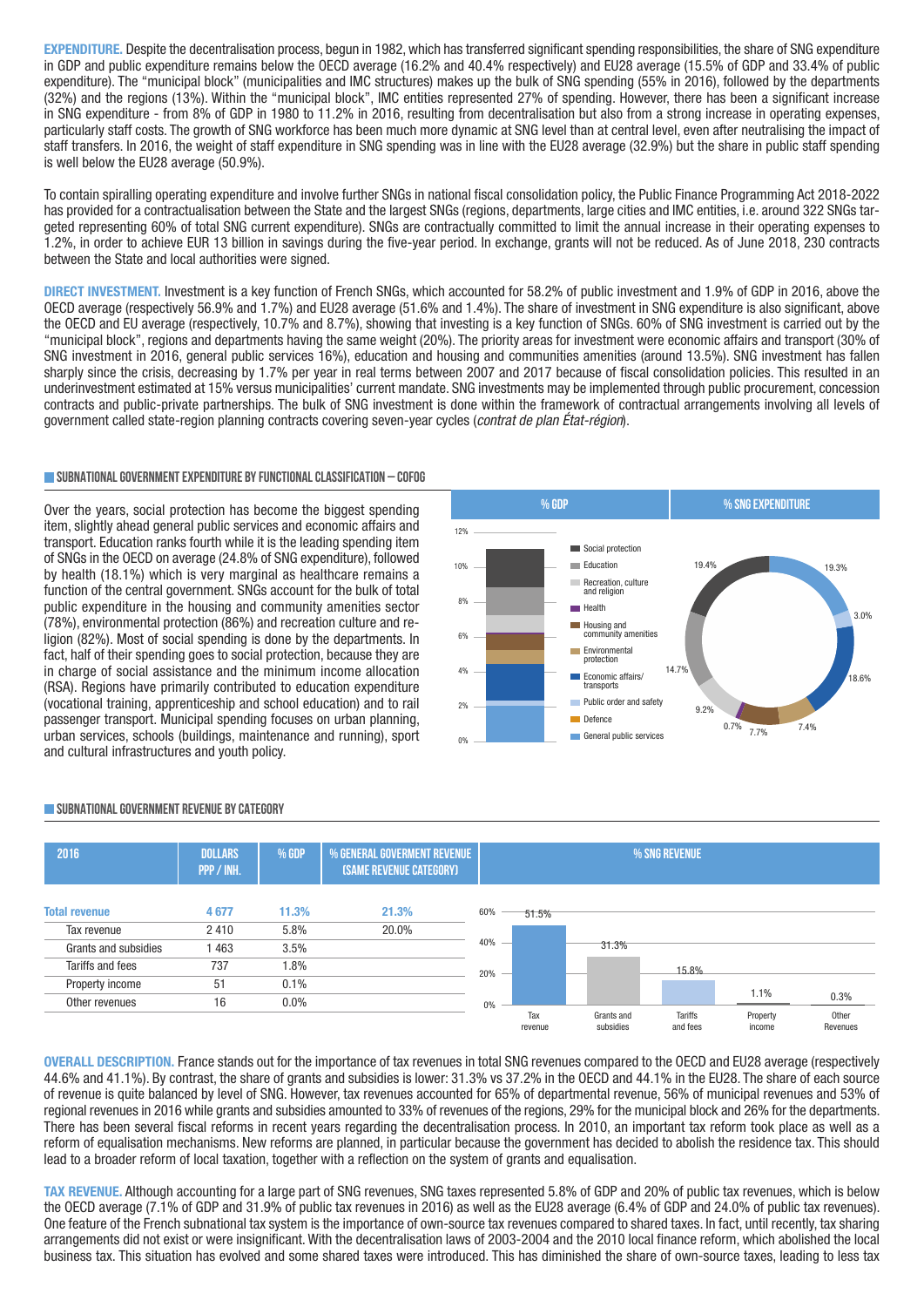

# **FRANCE UNITARY COUNTRY**

autonomy. The reform led to a tax "specialisation" between subnational government tiers (all SNGs used to benefit from the same four local taxes before the reform). Departments and regions lost many of their taxation powers. Another important reform is on-going since the decision of the French government to abolish the residence tax (*taxe d'habitation*). The Mission Bur-Richard, established by the Prime Minister in October 2018, made a series of proposals to replace this tax, including the development of shared taxation.

Among the current shared taxes are the internal consumption tax on energy products (TICPE, shared with regions and departments, representing 9.3% of SNG tax in 2016), a surcharge on the apprenticeship tax (shared with the regions), a share of the special tax on insurance contracts (5.4% of SNG tax), the tax on network companies-IFER (7.5% of SNG tax). From 2018, following the regional reform, regions will benefit from a share of the VAT.

The system of own-source taxes is based on four main local taxes: the residence tax, the property tax on building, the land tax, and a "territorial economic contribution". Municipalities and EPCI receive the residence tax, and both municipalities and departments are entitled to property taxes on buildings and land. They can vote to fix those taxes rates, but they have to comply with limits set up by the central government and have no autonomy to set the tax base. In addition, all SNGs, including the regions, receive the "territorial economic contribution" (which has replaced the local business tax), paid by companies, and itself comprising a real estate tax-CFE (10.4% of SNG tax) and a tax on business added value-CVAE (10.4% of SNG tax). The CVAE is shared as follows: 26.5% for the communes and EPCIs, 23.5% for departments and 50% for the regions. Other own-source taxes include the tax on property transactions (9.7% of SNG tax), a transport contribution, a waste tax, a tourist tax, tax on electricity, etc.

Property taxes stood for 59% of SNG tax revenue and 30% of their total revenue in 2016, representing a major source for municipalities and departments. They amounted to 3.4% of GDP one of the highest levels in the OECD where the average is 1.1% of GDP. This high level will, however, decrease with the abolition of the residence tax, which is a tax paid by the persons residing in the property, whether this is a tenant (paying or otherwise) or the owner and based on the cadastral "rental" value of the property. The abolition is being phased in over three years so that eligible households will see a 30% reduction in their *taxe d'habitation* bill in 2018, a 65% reduction in 2019 and a 100% reduction in 2020. In May 2018, the government published a report on reforming local taxes, which stated that the *taxe d'habitation* would be completely abolished by 2021 (instead of 80% of households as initially announced).

**GRANTS AND SUBSIDIES.** Transfers from the central government have three purposes: compensation (stabilising local budgets), equalisation (reducing income disparities) and orientation (developing sectoral policies). Operating grants account for 87% of total grants while capital grants amounted to 13%.

The most important grant is by far the general-purpose operating grant (*Dotation Globale de Fonctionnement* - DGF), which benefits all SNGs and comprises several sub-components. It represented 50% of all grants and subsidies in 2016, and between 13% and 15% of regional, department and municipal revenues.

The Annual Finance Law governs the vertical equalisation mechanism that, applicable to all SNGs, is set on a yearly basis. Using a formula based on the potential income from the four main local taxes and the remaining tax revenues, it calculates what the resources would be of the regions based on the average tax rate. In an effort to reduce subnational expenditure and in line with budgetary consolidation policies, transfers to local governments through the DGF and other transfers were frozen over 2011-13 and have been decreasing since 2014 (the DGF total amount decreased from EUR 41 billion to EUR 30.9 billion from 2014 to 2017). In return, equalisation grants have been strengthened to support the weaker local governments.

A reform of the DGF has been announced for several years. Although initially planned for 2016, it has been postponed as many local governments asked to make some adjustments and the context was particularly difficult, because of strong pressures on local finance resulting from large cuts in central transfers to SNGs. The reform aims at reaching a greater level of simplicity, transparency and equity, and adapting the DGF to the current territorial reform. This reform also aims at improving the redistribution of funds between SNGs. Distribution criteria are often seen as particularly opaque and the redistributive function could also be improved, given the sizeable and "unjustified" disparities between municipalities in per capita DGF.

There are other several equalisation grants (vertical and horizontal), such as the grant for urban solidarity, the grant for rural solidarity, the equalisation fund for departments based on the property transaction tax, the Equalisation funds based on the business value added tax (CVAE, for departments and regions) and the Equalisation fund for inter-municipal and municipal resources (FPIC, redistributing 2% of total tax revenues in 2016), which was introduced in 2012 to compensate for the abolition of a "professional tax" in 2011.

The main capital expenditure grant, the VAT compensation fund, is a tool for the central government to support local investment, and its base is to be expanded after 2016.

**OTHER REVENUES.** French communes are entitled to receive fees from commercial services mainly for local public services. They can set the rate of these fees. In the case of French SNGs, this revenue accounts for a slightly larger percentage than the OECD average of 14.9% and especially the EU28 average (11.6%).

SNGs receive a small share of property income (1%), below the OECD average (2.0%), although they own physical and financial assets, including shares in local public companies.